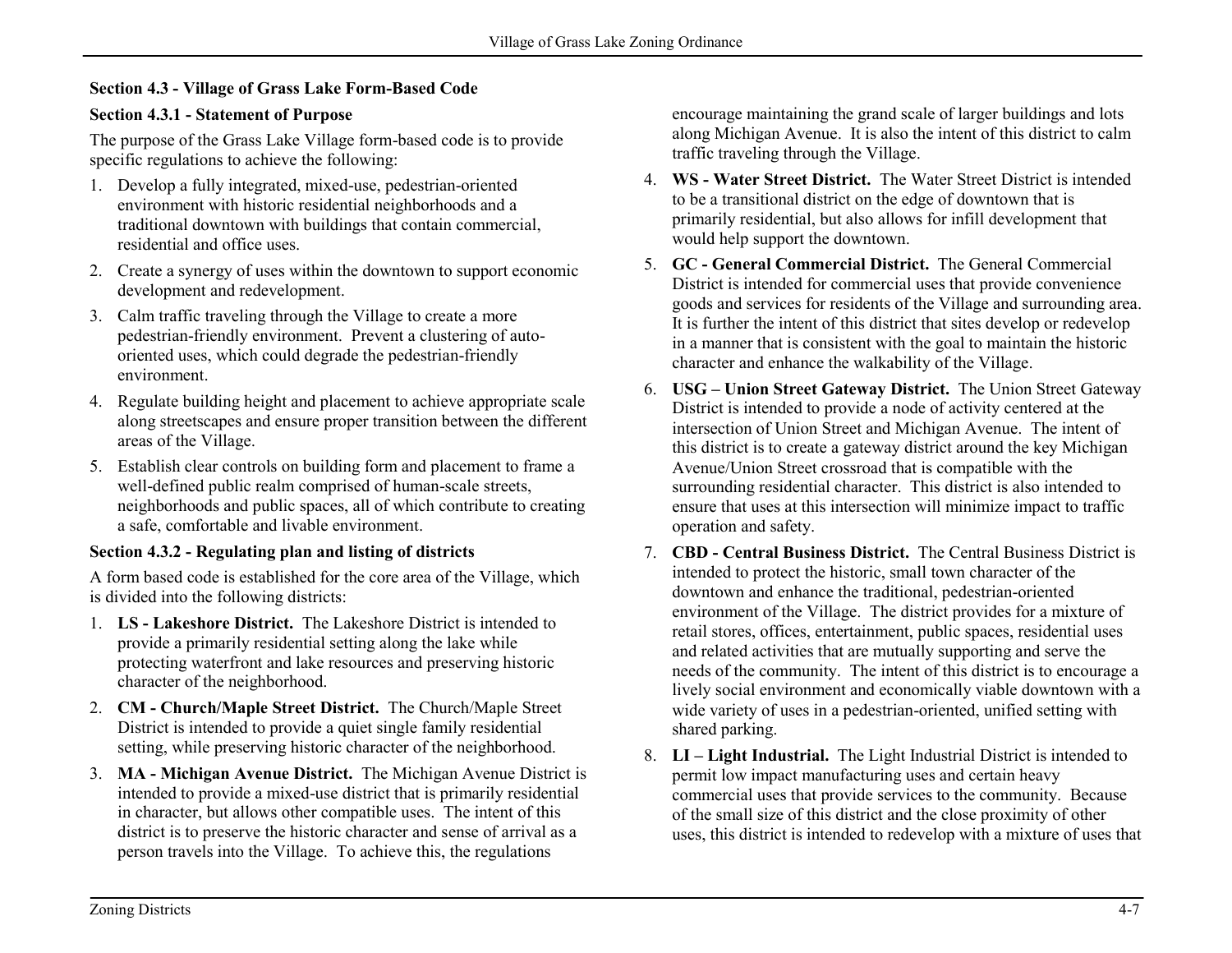will be compatible with other uses as opposed to heavier, high impact industrial uses.

## **Section 4.3.3 - Use Regulations**

- 1. Uses shall be permitted based upon the district. Each use is listed in the table below as one of the following by district:
	- P: Principal permitted use
	- C: Conditional use
	- --: Not allowed
- 2. Uses must comply with the use standards of that are referenced in the right column.
- 3. Uses shall be allowed in the following general building types indicated for the use in the table below. The building type shall meet the requirements of Section 4.3.5.
	- GC/MU: General commercial and mixed-use buildings
	- CBD: CBD storefront buildings
	- CS: Cottage shop building
	- APT: Apartment building
	- TH: Townhouses
	- SFR: Single and two family residential dwellings
	- AS: Auto service uses
	- DT: Accessory drive-through uses
	- IND: Industrial building
	- C/I: Civic/institutional buildings

| List of Permitted and Conditional Uses by District and Building Type                                                           |                                   |    |           |     |                  |                         |               |               |                                                |                     |                  |
|--------------------------------------------------------------------------------------------------------------------------------|-----------------------------------|----|-----------|-----|------------------|-------------------------|---------------|---------------|------------------------------------------------|---------------------|------------------|
| <b>Use</b>                                                                                                                     |                                   |    |           |     | <b>Districts</b> | <b>Building Type(s)</b> | <b>Use</b>    |               |                                                |                     |                  |
|                                                                                                                                |                                   | LS | <b>CM</b> | MA  | WS               | GC                      | USG           | <b>CBD</b>    | LІ                                             |                     | <b>Standards</b> |
| <b>Residential Uses</b>                                                                                                        |                                   |    |           |     |                  |                         |               |               |                                                |                     |                  |
| Detached single family residential                                                                                             |                                   | P  | P         | P   | P                | $-$                     | P             |               |                                                | <b>SFR</b>          | 4.7.1.1          |
| Two family residential                                                                                                         |                                   | Þ  | P         | P   | P                | $-$                     | P             |               |                                                | <b>SFR</b>          |                  |
| Townhouses (attached single family residential)                                                                                |                                   | -- | --        | $-$ | P                | P                       | P             | P             | $\hspace{0.1mm}-\hspace{0.1mm}-\hspace{0.1mm}$ | <b>TH</b>           |                  |
| Multiple family residential (apartments)                                                                                       |                                   |    |           |     | $\mathcal{C}$    | С                       | P             | P             | $- -$                                          | GC/MU, CBD, APT, TH |                  |
| Residential dwellings on upper floors within mixed-use                                                                         |                                   |    |           |     |                  | D                       | P             | P             | --                                             | GC/MU, CBD          |                  |
| buildings                                                                                                                      |                                   |    |           |     |                  |                         |               |               |                                                |                     |                  |
| Live/work units with a dwelling unit on the upper floor above a                                                                |                                   |    |           |     |                  | р                       | P             | P             | P                                              | GC/MU, CBD          |                  |
| first floor commercial space under the same ownership                                                                          |                                   |    |           |     |                  |                         |               |               |                                                |                     |                  |
| Nursing homes and senior assisted living                                                                                       |                                   | C  | C         | C   | C                | $- -$                   |               |               | $-$                                            | GC/MU, MFR          |                  |
| Home businesses                                                                                                                |                                   | P  | P         | P   | P                | P                       | P             | P             | --                                             | SFR, TH, APT        | 4.7.1.3          |
| <b>Retail and Services</b>                                                                                                     |                                   |    |           |     |                  |                         |               |               |                                                |                     |                  |
| Retail establishments<br>within an enclosed<br>building                                                                        | Floor area 30,000 sq. ft. or less |    |           |     |                  | P                       | P             | P             | P                                              | GC/MU, CBD, CS      |                  |
|                                                                                                                                | Floor area above 30,000 sq. ft.   |    |           |     |                  | C                       | $\mathcal{C}$ | $\mathcal{C}$ | $\mathcal{C}$                                  | GC/MU, CBD, CS      |                  |
| Drive-through service accessory to a retail use                                                                                |                                   |    |           |     |                  |                         |               |               | --                                             | GC/MU, CBD, DT      | 4.7.2.1          |
| Bakeries, pastry and fudge shops                                                                                               |                                   |    |           |     |                  | D                       | $-$           | D             | P                                              | GC/MU, CBD, CS      |                  |
| Building supplies sales, lumber yard, garden and lawn supply<br>store and other similar retail uses with outdoor sales/storage |                                   |    |           |     |                  |                         |               |               | P                                              | GC/MU, CBD, IND     | 4.7.2.2          |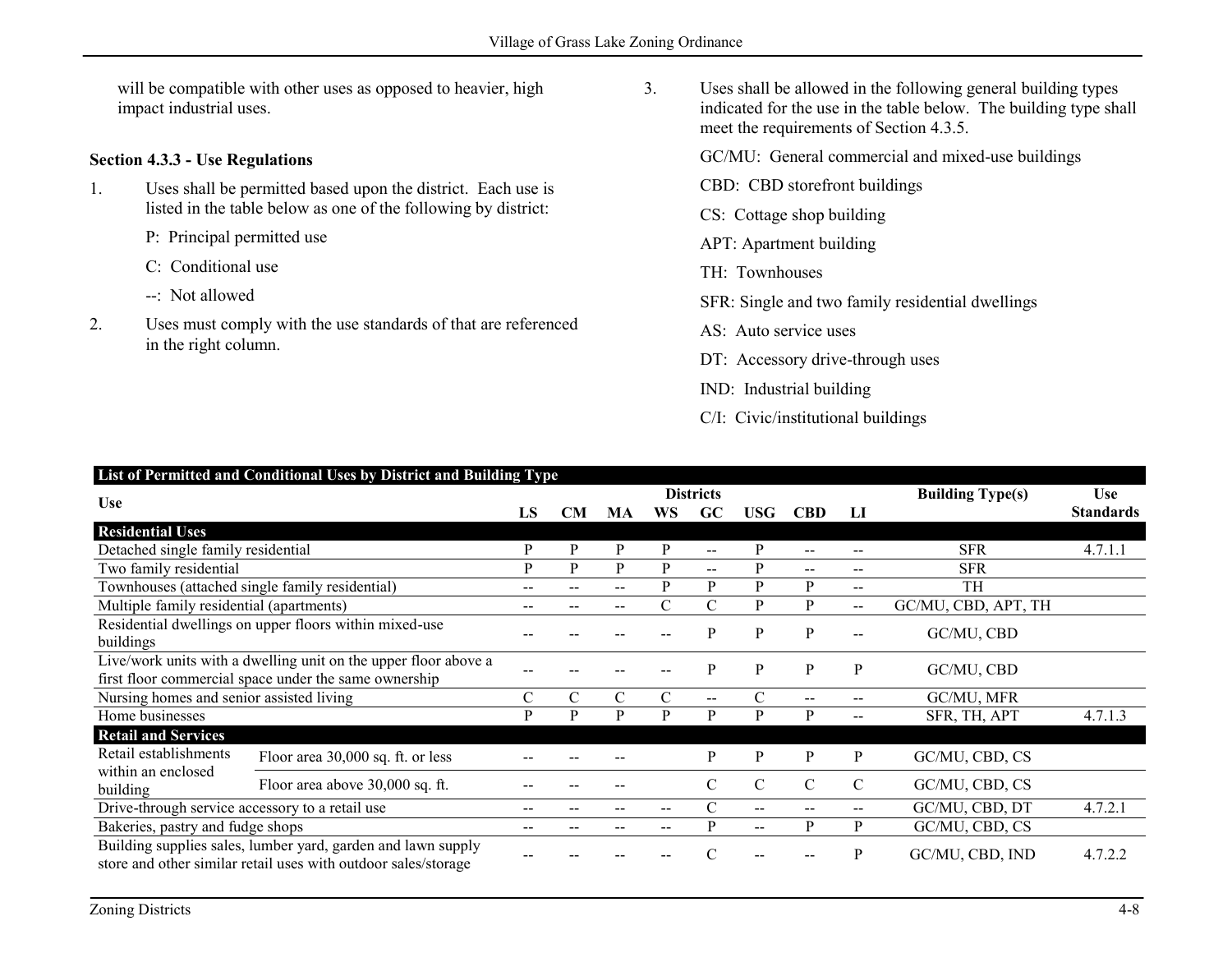| List of Permitted and Conditional Uses by District and Building Type |                                               |                             |                          |                          |                             |                                               |                |                             |                         |                  |
|----------------------------------------------------------------------|-----------------------------------------------|-----------------------------|--------------------------|--------------------------|-----------------------------|-----------------------------------------------|----------------|-----------------------------|-------------------------|------------------|
| <b>Use</b>                                                           | <b>Districts</b>                              |                             |                          |                          |                             |                                               |                |                             | <b>Building Type(s)</b> | <b>Use</b>       |
|                                                                      | LS                                            | CM                          | MA                       | <b>WS</b>                | GC                          | <b>USG</b>                                    | <b>CBD</b>     | LI                          |                         | <b>Standards</b> |
| Machinery sales, farm or industrial                                  | $\overline{a}$                                | Ц.                          | $\Delta \Delta \Delta$   | ш.,                      | u.                          | $\mathbf{u}$                                  | $\overline{a}$ | $\overline{P}$              | GC/MU, CBD, IND         | 4.7.2.2          |
| Wholesale of any commodity made or processed onsite                  | $- -$                                         | $-$                         | $-$                      | --                       | --                          | $\sim$                                        | $-$            | $\overline{P}$              | GC/MU, CBD, CS, IND     |                  |
| Feed and fertilizer, sales and storage                               | $-$                                           | $\overline{a}$              | $- -$                    | $\sim$ $\sim$            | $\mathcal{L}_{\mathcal{F}}$ | $\overline{a}$                                | $\overline{a}$ | $\overline{P}$              | GC/MU, CBDF, IND        | 4.7.2.2          |
| Personal service establishments such as barber/beauty shops, dry     | $\overline{a}$                                |                             |                          |                          | P                           | P                                             | P              | $\, {\bf p}$                | GC/MU, CBD, CS          |                  |
| cleaning drop-off stations, shoe repair shops and tailoring          |                                               | --                          |                          | $-$                      |                             |                                               |                |                             |                         |                  |
| Kennels                                                              | $\sim$ $\sim$                                 | $-$                         | $\overline{a}$           | $\overline{a}$           | $\mathcal{C}$               | $\Delta \Delta \Delta$                        | $\overline{a}$ | $\mathcal{C}$               | CG/MU, IND              | 4.7.2.3          |
| <b>Auto Services</b>                                                 |                                               |                             |                          |                          |                             |                                               |                |                             |                         |                  |
| Automobile service stations                                          | $\overline{\phantom{a}}$                      | $\mathcal{L}_{\mathcal{F}}$ | $\overline{\phantom{a}}$ | $\overline{\phantom{a}}$ | $\mathbf C$                 | $\mathcal{C}$                                 | $\overline{a}$ | $\overline{P}$              | GC/MU, CBD, AS          | 4.7.3.1          |
| Carwashes                                                            |                                               | $\overline{a}$              | $-$                      | $\sim$                   | $\overline{\rm C}$          | $\sim$                                        | $\overline{a}$ | $\overline{P}$              | GC/MU, CBD, AS          | 4.7.3.1          |
| Major vehicle repair and body shops                                  | $\sim$ $-$                                    | $- -$                       | $- -$                    | --                       | ш.,                         | $-$                                           | $-$            | $\overline{P}$              | GC/MU, AS, IND          | 4.7.3.1          |
| Minor automobile maintenance such as oil change, brake service       | $\overline{a}$                                | $-$                         |                          | $-$                      | $\mathcal{C}$               |                                               | $\mathbf{u}$   | $\, {\bf p}$                | GC/MU, CBD, AS, IND     | 4.7.3.1          |
| and tire stores                                                      |                                               |                             |                          |                          |                             |                                               |                |                             |                         |                  |
| Recreational vehicle and boat maintenance and storage                |                                               | $-$                         |                          | $\overline{\phantom{a}}$ | $\mathbf C$                 | $\overline{a}$                                | $-$            | ${\bf P}$                   | GC/MU, IND              | 4.7.3.1          |
| Automobile and recreational vehicle sales                            |                                               | $\overline{a}$              |                          | $\overline{a}$           | $\overline{C}$              |                                               |                | $\overline{C}$              | GC/MU, IND              |                  |
| <b>Lodging and Restaurants</b>                                       |                                               |                             |                          |                          |                             |                                               |                |                             |                         |                  |
| Bed and breakfast inns                                               | $\mathcal{C}$                                 | $\mathcal{C}$               | $\mathcal{C}$            | $\mathcal{C}$            | $\mathbf{P}$                | P                                             | $\mathbf{P}$   | $\overline{a}$              | CS, SFR                 | 4.7.4.1          |
| Hotels                                                               |                                               |                             |                          | $\overline{a}$           | $\overline{P}$              | $\mathbf{P}$                                  | $\overline{P}$ | $\overline{a}$              | GC/MU, CBD              | 4.7.4.2          |
| Restaurants, taverns, bars, delicatessen, carryout, and similar      |                                               |                             |                          |                          |                             |                                               |                |                             |                         |                  |
| establishments serving food or beverages, but excluding drive-       |                                               |                             |                          |                          | P                           | P                                             | $\mathbf{P}$   | ${\bf P}$                   | GC/MU, CBD, CS          |                  |
| through                                                              |                                               |                             |                          |                          |                             |                                               |                |                             |                         |                  |
| Restaurants, taverns, bars, delicatessen, carryout, and similar      |                                               |                             |                          |                          | P                           | $\mathbf{P}$                                  | $\mathbf{P}$   | $\mathbf{P}$                | GC/MU, CBD, CS          | 4.7.2.3          |
| establishments serving food or beverages with outdoor seating        |                                               |                             |                          |                          |                             |                                               |                |                             |                         |                  |
| Drive-through and drive-in restaurants                               | $- -$                                         | $-$                         | $- -$                    | $-$                      | $\mathbf C$                 | $\overline{a}$                                | $\mathbf{u}$   | $\mathcal{L}_{\mathcal{F}}$ | GC/MU, CBD, CS, DT      | 4.7.2.4          |
| <b>Banquet</b> halls                                                 | $-$                                           | $-$                         | $\overline{a}$           | $\overline{a}$           | $\mathbf{P}$                | P                                             | P              | $\mathbf{L}$                | GC/MU, CBD              |                  |
| <b>Office and Financial</b>                                          |                                               |                             |                          |                          |                             |                                               |                |                             |                         |                  |
| Bank, loan, and financial offices                                    | $\overline{\phantom{a}}$                      | $\overline{a}$              | $-$                      |                          | $\mathbf C$                 | $\mathord{\hspace{1pt}\text{--}\hspace{1pt}}$ | $\mathcal{C}$  | $\mathcal{L}_{\mathcal{F}}$ | GC/MU, CBD, CS, DT      | 4.7.2.1          |
| Professional offices                                                 | $\mathord{\hspace{1pt}\text{--}\hspace{1pt}}$ | $\overline{\phantom{a}}$    | P                        | $\overline{\phantom{a}}$ | $\mathbf{P}$                | $\mathbf{P}$                                  | $\mathbf{P}$   | $\mathbf{P}$                | GC/MU, CBD, CS          |                  |
| Real estate, insurance and investment brokers                        | $\overline{\phantom{a}}$                      | $-$                         | P                        | $\overline{a}$           | ${\bf P}$                   | $\mathbf{P}$                                  | $\mathbf{P}$   | ${\bf P}$                   | GC/MU, CBD, CS          |                  |
| Radio and TV studios                                                 |                                               | $\overline{a}$              | $\overline{a}$           | $\sim$                   | $\overline{C}$              | $\overline{a}$                                | $\sim$         | $\overline{C}$              | CG/MU, IND              | 4.7.5.1          |
| <b>Medical and Care Facilities</b>                                   |                                               |                             |                          |                          |                             |                                               |                |                             |                         |                  |
| Child care centers, preschool and commercial day care                | $\mathbf C$                                   | $\mathbf C$                 | $\mathcal{C}$            | $\mathbf C$              | P                           | $\mathbf{P}$                                  | $\mathbf{P}$   | $\overline{a}$              | GC/MU, CBD, CS          | 4.7.6.1          |
| Family child day care homes                                          | $\overline{P}$                                | $\overline{P}$              | $\mathbf{P}$             | $\overline{P}$           | $\overline{P}$              | $\mathbf{P}$                                  | $\overline{P}$ | $\overline{a}$              | <b>SFR</b>              |                  |
| Group child day care homes                                           | $\mathcal{C}$                                 | $\mathcal{C}$               | $\mathbf C$              | $\overline{C}$           | $\mathcal{C}$               | $\mathcal{C}$                                 | $\overline{C}$ | $\sim$                      | <b>SFR</b>              | 4.7.6.2          |
| <b>Funeral</b> homes                                                 | $\sim$ $\sim$                                 | $\overline{a}$              | $\overline{C}$           | $\overline{a}$           | $\overline{\rm C}$          | $\overline{C}$                                | $\overline{C}$ | $\mathcal{L}_{\mathcal{F}}$ | GC/MU, CBD, CS          | 4.7.6.3          |
| Medical and dental offices, clinics                                  | $-$                                           | --                          | $\overline{a}$           | $-$                      | $\overline{C}$              | $\overline{C}$                                | $\mathcal{C}$  | $\mathcal{L}_{\mathcal{F}}$ | GC/MU, CBD, CS          |                  |
| Hospitals and convalescent homes                                     | $-$                                           | $- -$                       | $- -$                    | $\mathbf{u}$             | $\overline{\rm C}$          | $\overline{C}$                                | $\overline{C}$ | $\overline{\phantom{a}}$    | GC/MU, CBD, CS          | 4.7.6.4          |
| Veterinary hospital, small animal                                    | $\sim$ $\sim$                                 | $-$                         |                          | $\overline{a}$           | $\mathbf C$                 | $\overline{C}$                                | $\overline{C}$ | $\mathcal{C}$               | GC/MU, CBD, CS          |                  |